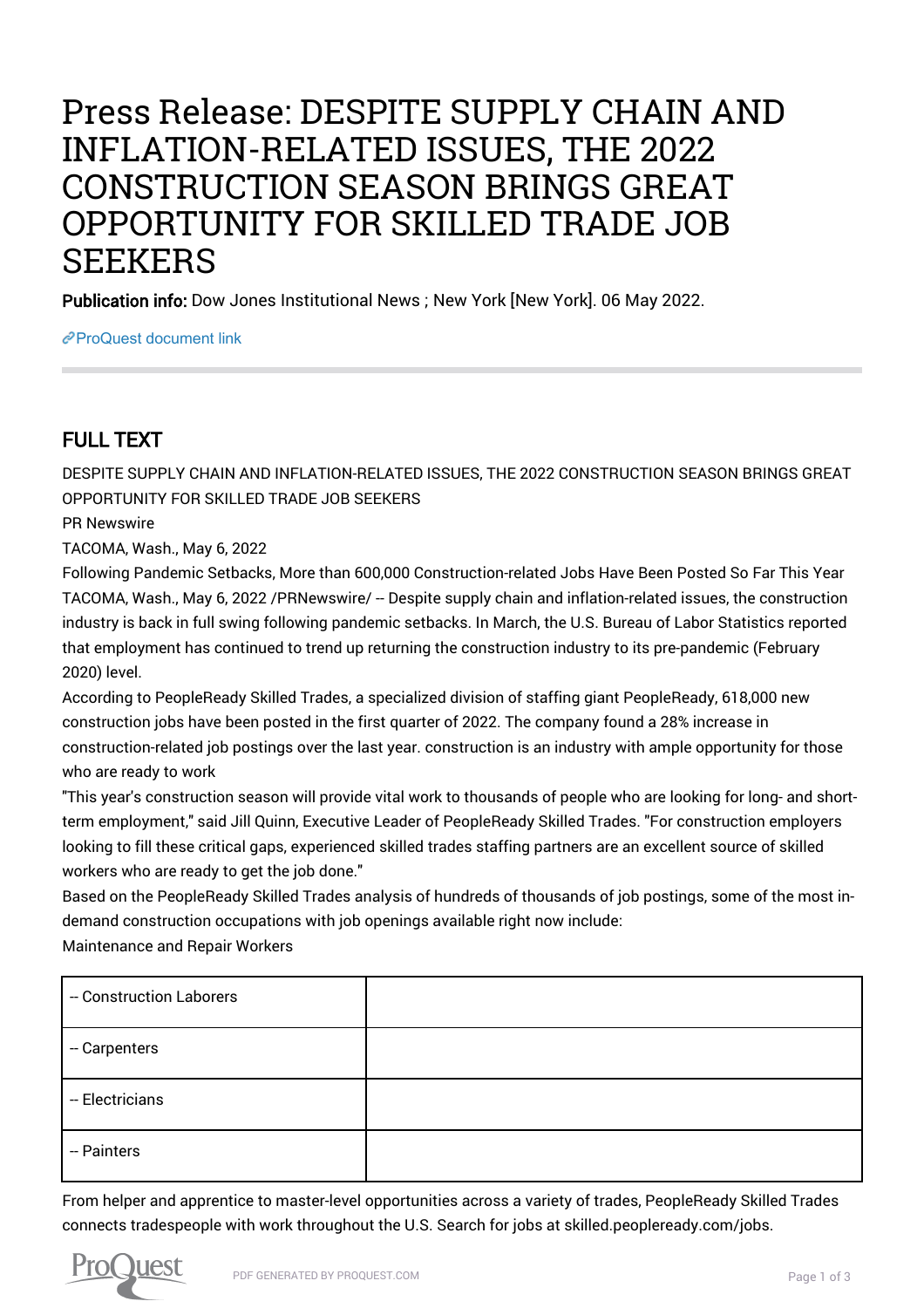#### About PeopleReady Skilled Trades

PeopleReady Skilled Trades is a specialized division of PeopleReady, a TrueBlue company (NYSE: TBI). Since 1987, this specialized division has connected tradespeople and work across a wide range of trades, including carpentry, electrical, plumbing, welding, solar installations and more. Whether customers need a single tradesperson or require a coordinated effort to dispatch trades workers across multiple projects, PeopleReady Skilled Trades ensures they have the right people with the right tools, on-site and on time. Learn more at skilled.peopleready.com.

#### Press Contact:

Caroline Sabetti

Chief Marketing Officer, PeopleReady and PeopleScout &Senior Vice President of TrueBlue Communications csabetti@trueblue.com

View original content:https://www.prnewswire.com/news-releases/despite-supply-chain-and-inflation-relatedissues-the-2022-construction-season-brings-great-opportunity-for-skilled-trade-job-seekers-301541961.html SOURCE PeopleReady

#### (END)

 $\Gamma$ 

May 06, 2022 14:14 ET (18:14 GMT)

### DETAILS

| Subject:                       | Workforce planning; Supply chains; Construction industry; Employment; Pandemics |
|--------------------------------|---------------------------------------------------------------------------------|
| <b>Business indexing term:</b> | Subject: Workforce planning Supply chains Construction industry Employment      |
| Location:                      | <b>United States-US</b>                                                         |
| <b>Publication title:</b>      | Dow Jones Institutional News; New York                                          |
| <b>Publication year:</b>       | 2022                                                                            |
| <b>Publication date:</b>       | May 6, 2022                                                                     |
| <b>Publisher:</b>              | Dow Jones & Company Inc                                                         |
| Place of publication:          | <b>New York</b>                                                                 |
| Country of publication:        | United States, New York                                                         |
| <b>Publication subject:</b>    | <b>Business And Economics</b>                                                   |
| Source type:                   | <b>Wire Feed</b>                                                                |
| Language of publication:       | English                                                                         |
| Document type:                 | <b>News</b>                                                                     |
| <b>ProQuest document ID:</b>   | 2660233461                                                                      |